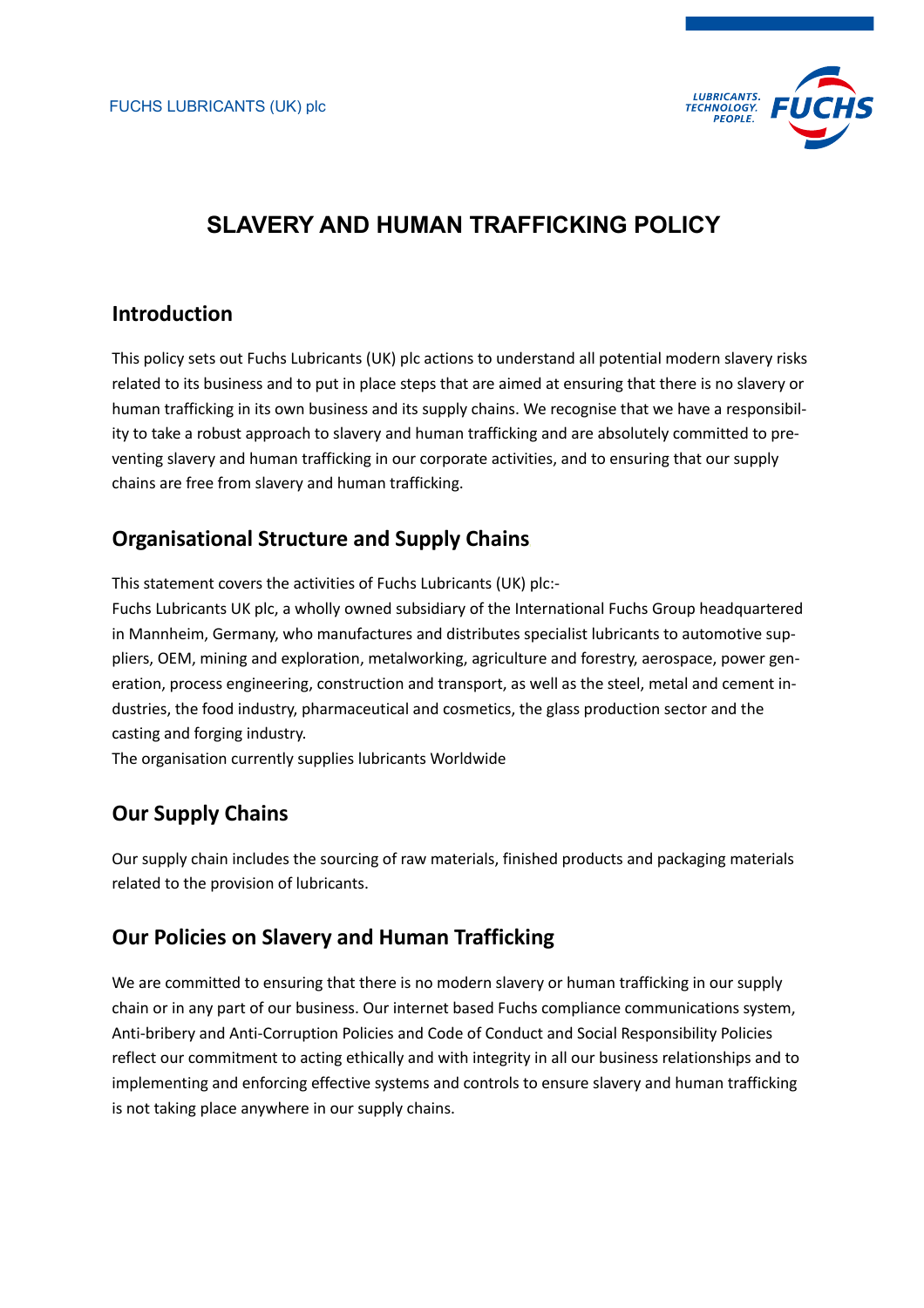

### **Relevant Policies & Procedures**

We operate the following relevant policies that describe our approach to conducting business generally and the identification of modern slavery risks and steps to be taken to prevent slavery and human trafficking in our operations:-

#### **Compliance Management System**

We encourage our employees, customers and other business partners to report any concerns related to the direct activities, or the supply chains of, the organisation. This includes any circumstances that may give rise to an enhanced risk of slavery or human trafficking. Our compliance management system is designed to make it easy for employees to make disclosures, without fear of retaliation. Employees, customers or others who have concerns can use our confidential helpline/complete our confidential disclosure form available on the website.

### **Employee Code of Conduct & Corporate Social Responsibility Policy**

This policy makes clear to employees the actions and behaviour expected of them when representing the organisation. We strive to maintain the highest standards of employee conduct and ethical behaviour when representing the company and managing its supply chain.

#### **Anti-bribery & Anti-Corruption Policies**

We are committed to the highest standards of ethical conduct and integrity in our business activities in the UK and Overseas. This policy outlines our position on preventing and prohibiting any form of bribery or corruption.

#### **Supplier Code of Conduct**

We are committed to ensuring that its suppliers adhere to the highest standards of ethics. Suppliers are required to demonstrate that they provide safe working conditions where necessary, treat workers with dignity and respect, and act ethically and within the law in their use of labour. Serious violations of the organisation's supplier code of conduct will lead to the termination of the business relationship.

#### **Recruitment/Agency Workers Policy**

We use only specified, reputable employment agencies to source labour and always verify the practices of any new agency used before accepting workers from that agency.